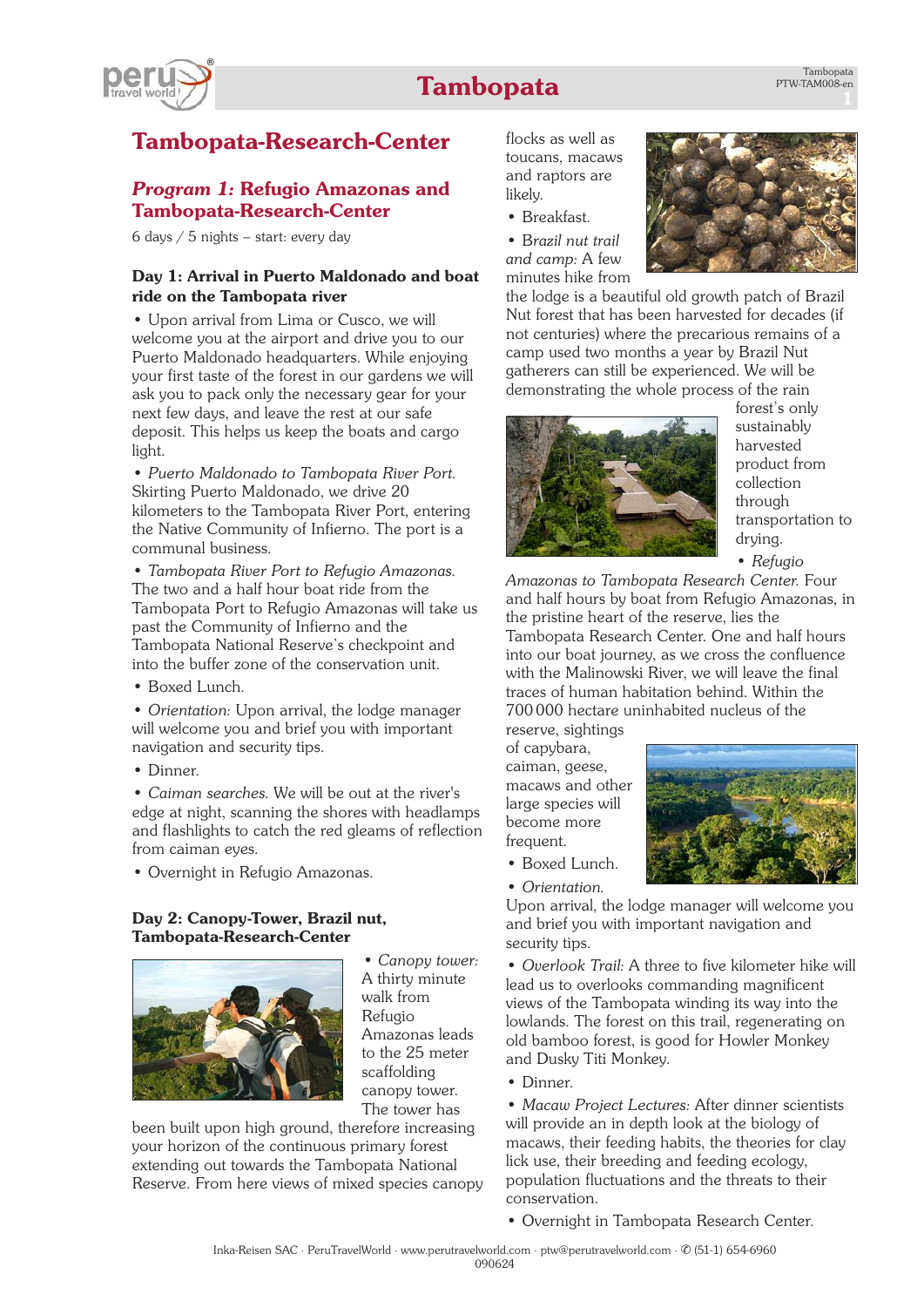

# **Tambopata**

### **Day 3: Tambopata-Research-Center**

*• Macaw Clay Lick:* On most clear mornings of the year dozens of large macaws and hundreds of parrots congregate on this large river bank in a raucous and colorful spectacle which inspired a



National Geographic cover story. Discretely located fifty meters from the cliff, we will observe Greenwinged, Scarlet and Blue-and-

gold Macaws and several species of smaller parrots descend to ingest clay. Outings are at dawn when the lick is most active.

• Breakfast.

• *Floodplain Trail:* This five kilometer trail covers the prototypical rain forest with immense trees



criss-crossed by creeks and ponds. Amongst the figs, ceibas and shihuahuacos we will look for Squirrel, Brown Capuchin, and Spider Monkeys as well as peccaries. Thte Tambopata Research Center is located within this habitat.



• Lunch.

• *Pond Platform:* Ten minutes upriver from the lodge is a tiny pond with a platform in the middle. It is a

great place to spot waterfowl such as Muscovy duck, sunbittern and hoatzin along with the woodpeckers, oropendolas, flycatchers and parakeets that call this pond their home.

• Dinner.

• *Night walk.* You will have the option of hiking out at night, when most of the mammals are active but rarely seen. Much easier to find are frogs with shapes and sounds as bizarre as their natural histories.

• Overnight in Tambopata Research Center.

### **Day 4: Tambopata-Research-Center**

Time off to relax and enjoy the lodge surroundings, wander off on your own, try out a new trail, or repeat your favorite activity.

• Breakfast.

• *Terra Firme Trail:* An entirely different habitat characterized by smaller, thinner trees atop hills and slopes is covered by this



five kilometer trail. Saddleback tamarins are frequently found here. As we walk near the limits of the swamp we will also keep our eyes open for rare tapir tracks.

• Lunch.

• *Palm Swamp:* A thirty minute hike from TRC brings us to the palm swamp. Dead aguaje palms serve as nests to red-bellied and blue-and-gold macaws. An elevated boardwalk and scaffolding tower allow for eye level observation of the macaws as they fly in and out of their nests.

• Dinner.

• Overnight in Tambopata Research Center.

#### **Day 5: from Tambopata Research Center to Refugio Amazonas**

• Breakfast

• A three and a half hour boat ride brings us to Refugio Amazonas.

• Boxed Lunch.

• *Condenado Oxbow Lake:* A forty minute hike takes you Condenado Lake. You paddle canoes around the lake

looking for lakeside wildlife such as hoatzin and caiman, hoping to see the otters which are infrequently seen here. You will also



be rewarded with overhead sightings of macaws.

• Dinner.

• *Tambopata National Reserve Lecture.* Nightly lectures prepared by the staff of Refugio Amazonas cover conservation threats,



opportunities and projects in the Tambopata National Reserve.

• Overnight in Refugio Amazonas

**Day 6: Boat transfer to Puerto Maldonado** • Breakfast.